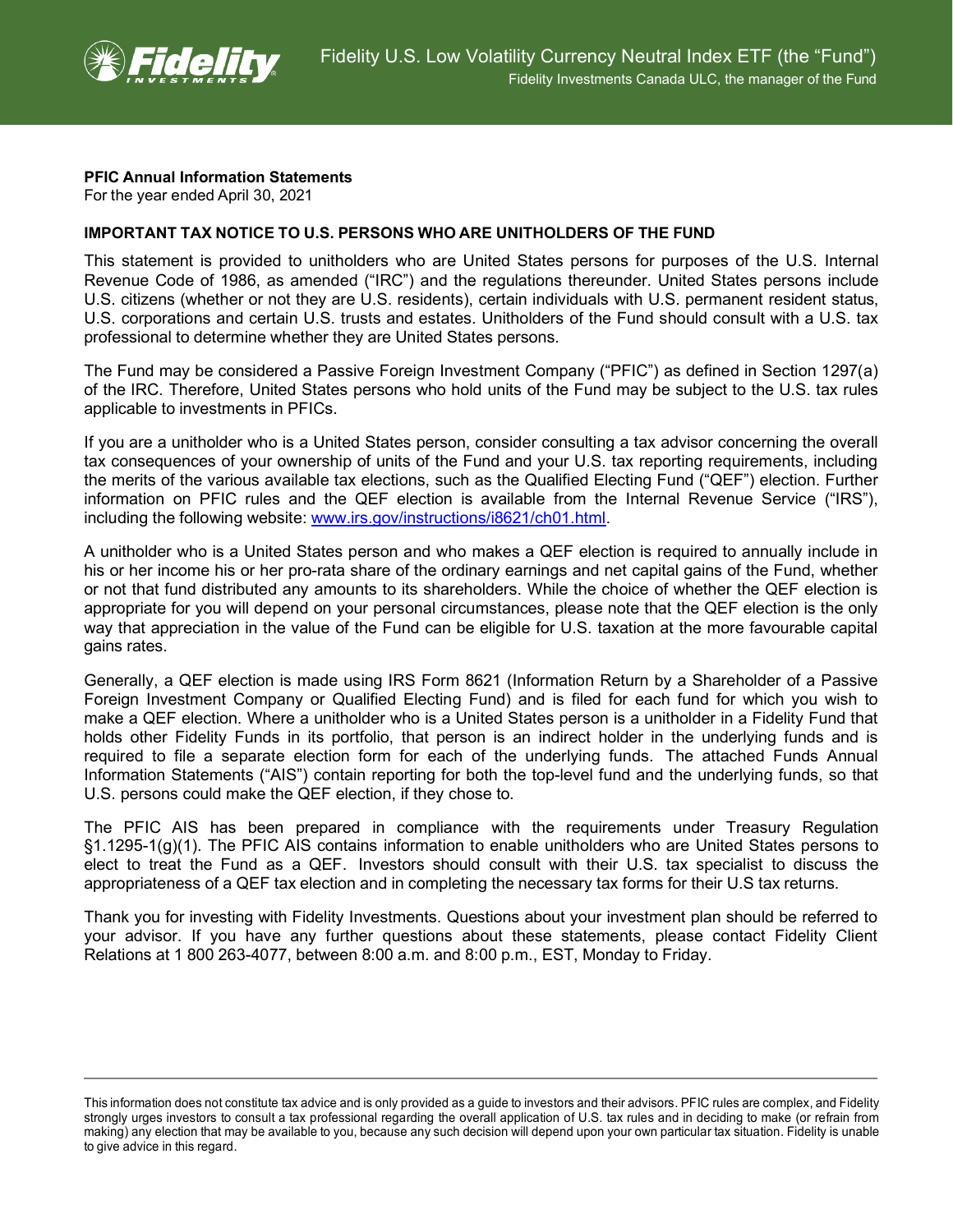

## **PFIC Annual Information Statements (US\$)**

For the Fund's PFIC taxation year ended April 30, 2021

- 1. This Information Statement applies to the PFIC taxation year of Fidelity U.S. Low Volatility Currency Neutral Index ETF (the "Fund") commencing on May 01, 2020 and ending on April 30, 2021.
- 2. The per-unit, per-day amounts of ordinary earnings and net capital gains of the Fund and it's lower-tier Fund(s) as applicable, for the period specified in paragraph (1) are provided in the table:

| <b>FIDELITY FUND HELD DIRECTLY</b>                         |                                       |                                      | <b>ORDINARY</b><br><b>EARNINGS \$</b>            | <b>NET CAPITAL</b><br><b>GAIN \$</b>         |
|------------------------------------------------------------|---------------------------------------|--------------------------------------|--------------------------------------------------|----------------------------------------------|
| Fidelity U.S. Low Volatility Currency Neutral Index ETF    |                                       |                                      | 0.00834301                                       | 0.00000000                                   |
| <b>FIDELITY LOWER-TIER FUNDS HELD</b><br><b>INDIRECTLY</b> | <b>ORDINARY</b><br><b>EARNINGS \$</b> | <b>NET CAPITAL</b><br><b>GAIN \$</b> | <b>FUND'S U.S. TAX YEAR</b><br><b>COMMENCING</b> | <b>FUND'S U.S. TAX</b><br><b>YEAR ENDING</b> |
| Fidelity U.S. Low Volatility Index ETF                     | 0.00232197                            | 0.00000000                           | May 01, 2020                                     | April 30, 2021                               |
| Fidelity U.S. Money Market<br><b>Investment Trust</b>      | 0.00000000                            | 0.00000000                           | May 01, 2020                                     | April 30, 2021                               |

To determine your pro-rata share of the amounts of ordinary earnings and net capital gains of the Fund and each of its lower-tier fund(s) held directly and indirectly, as applicable, multiply the per-unit per-day amounts indicated above by the number of units of the Fund held and the number of days you held the units during the Fund's PFIC taxation year.

Here is an example to illustrate the calculation using the per-unit, per-day factors.

You own 100 units of Fund A from the period May 1, 2020 through October 31, 2020. You purchased an additional 100 units of Fund A on November 1, 2020. You did not sell any units of the Fund at any time during the year. Fund A has a PFIC taxation year end of April 30, 2021.

The Fund's ordinary earnings were \$0.001 per unit, per day.

Result: Your ordinary earnings for 2021 of the directly held fund are (\$0.001 \* 183 days \* 100) + (\$0.001 \*180 days\* 200) = \$54.30

Use the same calculation method in the example above, to determine your pro-rata share of the amounts of ordinary earnings and capital gains for any applicable lower-tier Fund(s).

3. The per-unit amounts of cash and fair market value of other properties distributed or deemed distributed by the Fund during the period specified in paragraph(1) are provided in the below chart.

| <b>PAYMENT DATE</b> | <b>CASH/PROPERTY</b><br><b>DISTRIBUTIONS (\$)</b> |  |
|---------------------|---------------------------------------------------|--|
| June 30, 2020       | 0.08209931                                        |  |
| September 30, 2020  | 0.09195376                                        |  |
| December 31, 2020   | 0.09117071                                        |  |
| March 31, 2021      | 0.09247474                                        |  |
| <b>TOTAL</b>        | 0.35769852                                        |  |